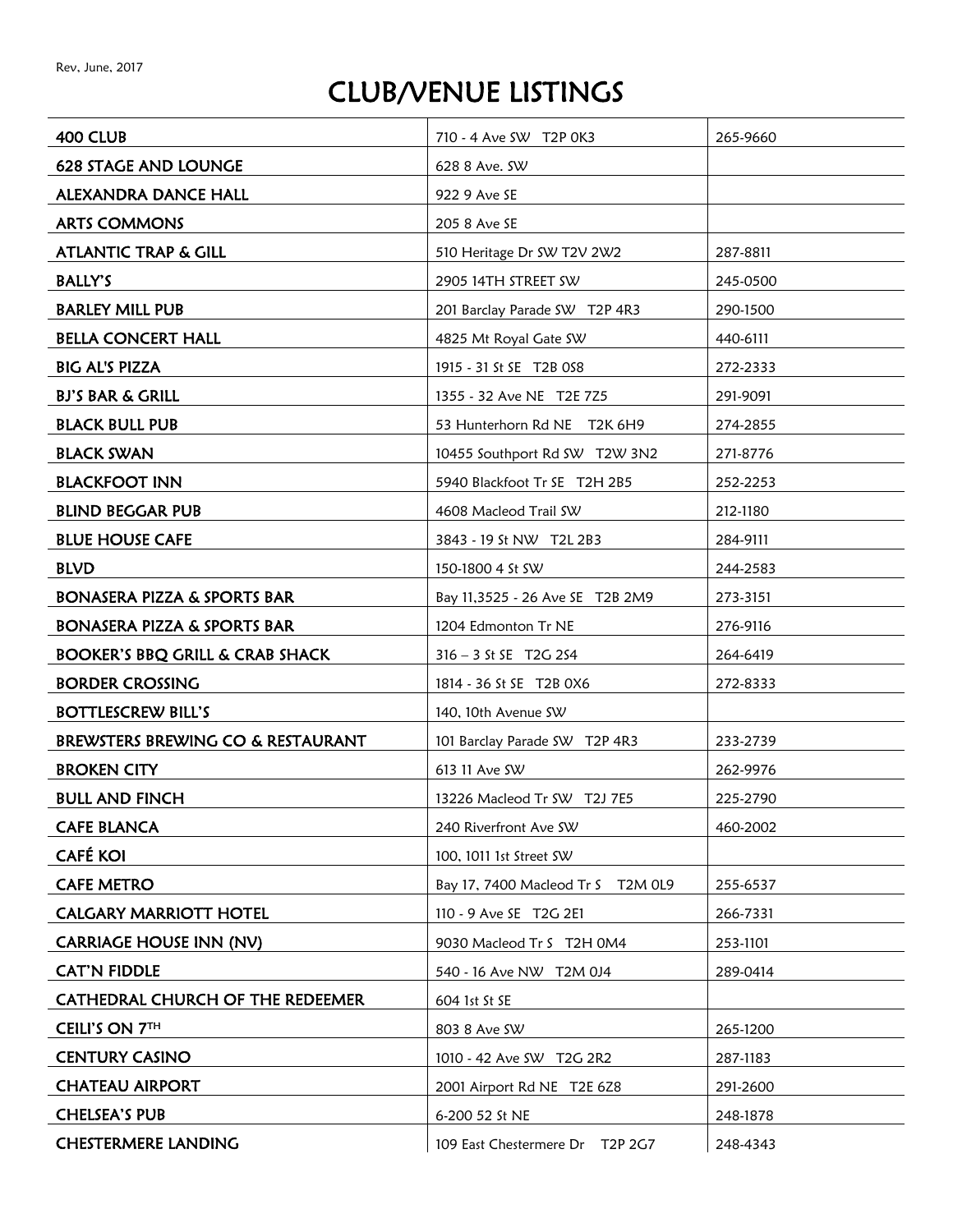| <b>COMMONWEALTH</b>                     | 731 - 10 Ave SW T2R 0B3             | 264-0535 |
|-----------------------------------------|-------------------------------------|----------|
| <b>COWBOYS CASINO</b>                   | 421-12 Ave SE                       |          |
| <b>CRAVINGS MARKET RESTAURANT</b>       | 7207 Fairmount Dr SE                |          |
| <b>CRAZY HORSE</b>                      | 1315 1 St SW                        |          |
| <b>DEERFOOT CASINO</b>                  | 11500 35TH ST SE                    | 236-7529 |
| DELTA BOW VALLEY INN                    | 209 - 4 Ave SE T2G 0C6              | 266-1980 |
| <b>DERBY'S PUB</b>                      | 834 68 St NE                        | 272-6968 |
| <b>DICKENS PUB</b>                      | 805 - 9 St SW T2P 2Y6               | 233-7550 |
| <b>DISTORTION</b>                       | 3828 MacLeod Trail S                | 222-2222 |
| <b>DIXON'S PUB</b>                      | #24 - 15425 Bannister Rd SE T2X 126 | 254-1200 |
| <b>DJD DANCE CENTRE</b>                 | <b>111 12 AVENUE SE</b>             | 245-3533 |
| <b>DOG &amp; DUCK</b>                   | 5340 2 St SW                        | 253-2489 |
| DUCKY'S PUB & RESTAURANT                | #5, 2100 - 4 St SW T2S 1W7          | 245-6585 |
| <b>DUDLEY'S TAVERN</b>                  | 6311 Centre St SW T2H OC7           | 252-8674 |
| <b>EARL'S</b>                           | 2401 - 4 St SW T2S 1X5              | 228-4141 |
| <b>ELBOW RIVER CASINO</b>               | 218 - 18th Avenue SE                |          |
| <b>FESTIVAL HALL</b>                    | 1215 10th Ave SE                    |          |
| <b>FIONN MACCOOL'S</b>                  | 255 Barclay Pde SW                  |          |
| <b>FLAMES CENTRAL</b>                   | 219-8th Ave SW                      |          |
| FT. CALGARY                             | 750-9th Ave SE                      | 290-1875 |
| <b>GARAGE BILLIARD'S BAR &amp; REST</b> | Mn Flr Eau Claire Market SW         | 262-6762 |
| <b>GLENMORE INN</b>                     | 2720 Glenmore Tr SE T2C 2E6         | 279-8611 |
| <b>GOOD EARTH CAFE</b>                  | 1502 - 11 St SW T2R 1G9             | 228-9543 |
| <b>GRAND THEATRE</b>                    | 608 1st St SW                       |          |
| <b>GRAVITY WINE BAR</b>                 | 909 - 10 Street SE                  |          |
| <b>GREY EAGLE CASINO</b>                | 3777 Grey Eagle Dr SW               | 719-8777 |
| HALF TIME SPORTS BAR & GRILL            | 6219 Center St NW T2K 0V2           | 274-2114 |
| <b>HIFI CLUB</b>                        | 219 10 Ave SW                       | 263-5222 |
| <b>HOSE &amp; HOUND PUB</b>             | 1030 - 9 Ave SE T2G 0S7             | 234-0508 |
| <b>HOTEL ARTS</b>                       | 119 - 12 Ave SW T2R OG8             | 266-4611 |
| <b>HYATT REGENCY</b>                    | 700 Centre St SE T2G 2C7            | 717-1234 |
| <b>IRONWOOD</b>                         | 1229 9 Ave SE                       | 269-3030 |
| <b>JACQUELINE'S BISTRO</b>              | 101, 816 Willow Park Dr SE T2J 5S1  | 271-1951 |
| <b>JAMES JOYCE IRISH PUB</b>            | $114 - 8$ Ave SW T2P 1B3            | 262-0708 |
| JAMES JOYCE ON 4TH                      | 506 24 Ave SW                       | 541-9168 |
| JR'S                                    | 3181 32 Ave NE                      | 735-4944 |
| <b>JULIET'S CASTLE</b>                  | 440 16th Ave NE                     | 276-2866 |
| KAWA ESPRESSO BAR                       | 1333 8th Street SW                  |          |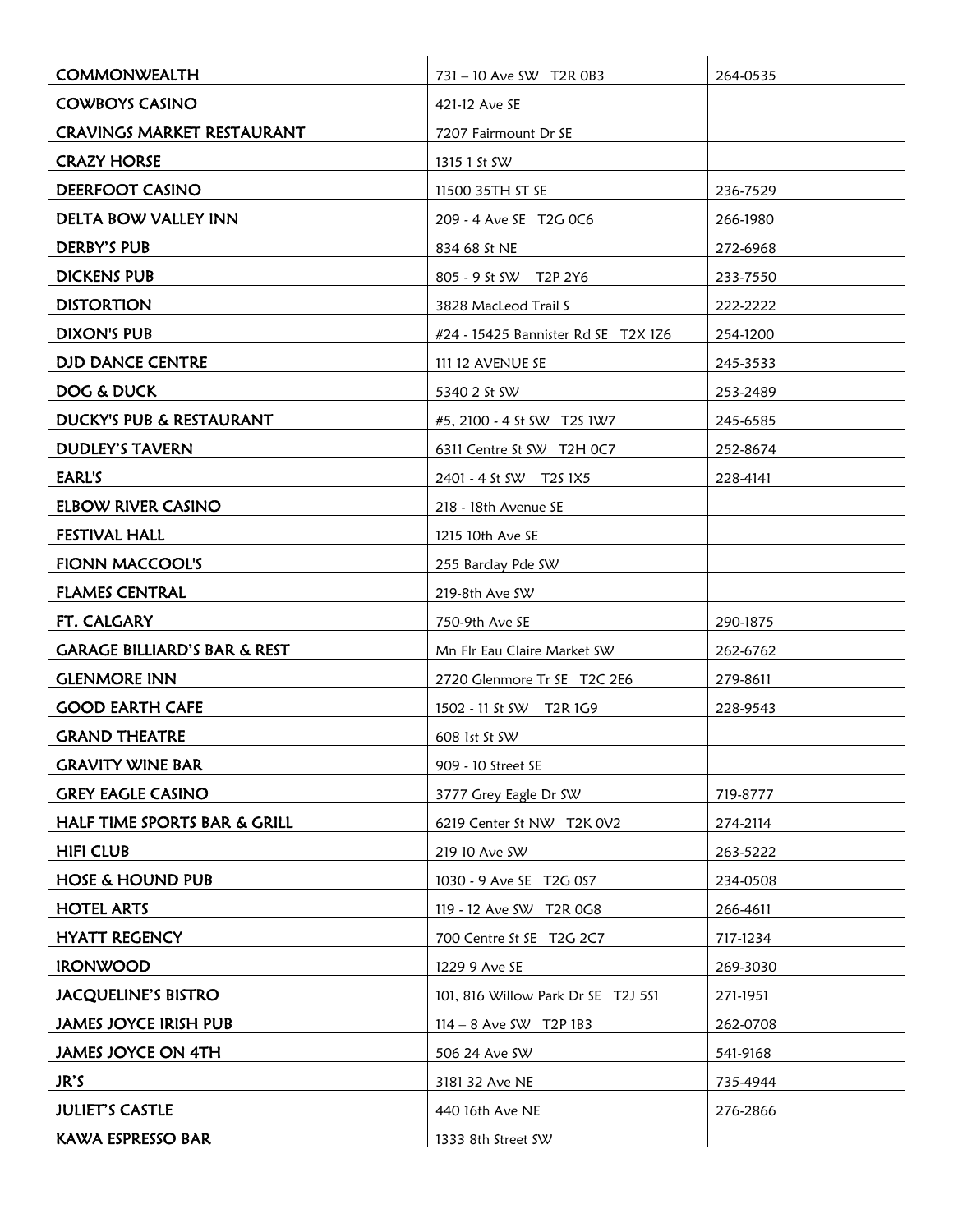| <b>KENSINGTON PUB</b>                        | 207 10A Street NW                    | 270-4505 |
|----------------------------------------------|--------------------------------------|----------|
| <b>KILKENNY IRISH PUB</b>                    |                                      |          |
|                                              | 500-3630 Brentwood Rd NW             | 284-4404 |
| KING'S HEAD PUB<br><b>KNOXVILLE'S TAVERN</b> | 15 - 9116 Macleod Tr SE T2J 0P5      | 259-0111 |
| LA PICCOLA NAPOLI RISTORANTE                 | 840 9 Ave SW                         | 278-2282 |
| <b>LANTERN CHURCH</b>                        | 105, 12445 Lk. Fraser Dr SE T2J 7A4  |          |
|                                              | 1401 10th Ave. SE                    |          |
| LOCAL 510                                    | 510 17 Ave SW                        | 229-4036 |
| LOCAL 522                                    | 522 6 Avenue SW T2P 0S1              | 244-6773 |
| LOCO LOU'S                                   | 1324 16 Ave NW                       | 284-3366 |
| LOLITA'S                                     | 1413-9th Ave SE                      |          |
| LORD NELSON                                  | 1020 8 Ave SW                        |          |
| MARQUEE BEER MARKET                          | 4630 Macleod Tr S T2G 5E8            | 287-2500 |
| MIDTOWN KITCHEN & BAR                        | 302 10th Street NW                   | 474-2555 |
| MIKEY'S                                      | 1901 - 10 Ave SW T3C 0K3             | 245-8833 |
| MIKEY'S ON 12TH                              | 918 12th Avenue SW                   |          |
| <b>MOLLY MALONE'S IRISH PUB</b>              | 1153 Kensington Crescent NW          |          |
| <b>MORGAN'S PUB</b>                          | 1324 - 17 Ave SW T3T OC3             | 244-1332 |
| MULDOON'S                                    | 515, 4916 130th Ave SE               | 262-5505 |
| MURRIETA'S WESTCOAST BAR & GRILL             | 808 - 1 St SW T2P 1M9                | 269-7707 |
| <b>NATIONAL MUSIC CENTRE</b>                 | 850 4 St SE                          |          |
| NATIONAL ON 17TH                             | 550 17th Ave SW                      |          |
| <b>NITE OWL</b>                              | 213 10th Ave SW                      | 719-8145 |
| NOTTINGHAM'S PUB & RESTAURANT                | 141 - 8060 Silversprings Blvd NW T3B | 288-0964 |
|                                              | 5K1                                  |          |
| <b>OAK TREE TAVERN</b>                       | Level 2, 124 10 St NW                |          |
| <b>OCEANA</b>                                | 101 7 St SW                          | 245-8787 |
| OGDEN PIZZA & BILLY'S LOUNGE                 | 2420 Crestwood Rd SE T2C 0C9         | 236-2778 |
| OLIVE GROVE RESTAURANT                       | 11-240 Midpark Way SE T2X 1N4        | 256-4610 |
| <b>ORIGINAL JOE'S</b>                        | 2047 - 34 Ave SW T2T 2C4             | 242-4040 |
| <b>ORIGINAL JOE'S</b>                        | 218 4th St SW                        | 802-3800 |
| <b>ORIGINAL JOE'S</b>                        | 1220 Kensington Rd NW T2N 3P5        | 670-5637 |
| <b>ORIGINAL JOE'S</b>                        | 335-12100 MacLeod Ave SE             | 452-6449 |
| <b>ORIGINAL JOE'S</b>                        | 109 8 Ave SW                         |          |
| <b>PALLISER HOTEL</b>                        | 133 - 9 Ave SE T2G OP5               | 262-1234 |
| PALOMINO CLUB                                | 109 7 Ave SW                         | 532-1911 |
| <b>PARTNERS</b>                              | 7740 - 18th Street SE                | 236-3262 |
| PETROLEUM CLUB                               | 319 - 5 Ave SW T2P 0L5               | 269-7981 |
| POINT & FEATHER PUB SOUTH                    | #187, 2515 - 90 Ave SW T2V 0L8       | 251-0868 |
| PORT O'CALL INN                              | 1935 McKnight Blvd NE T2E 6V4        | 291-4600 |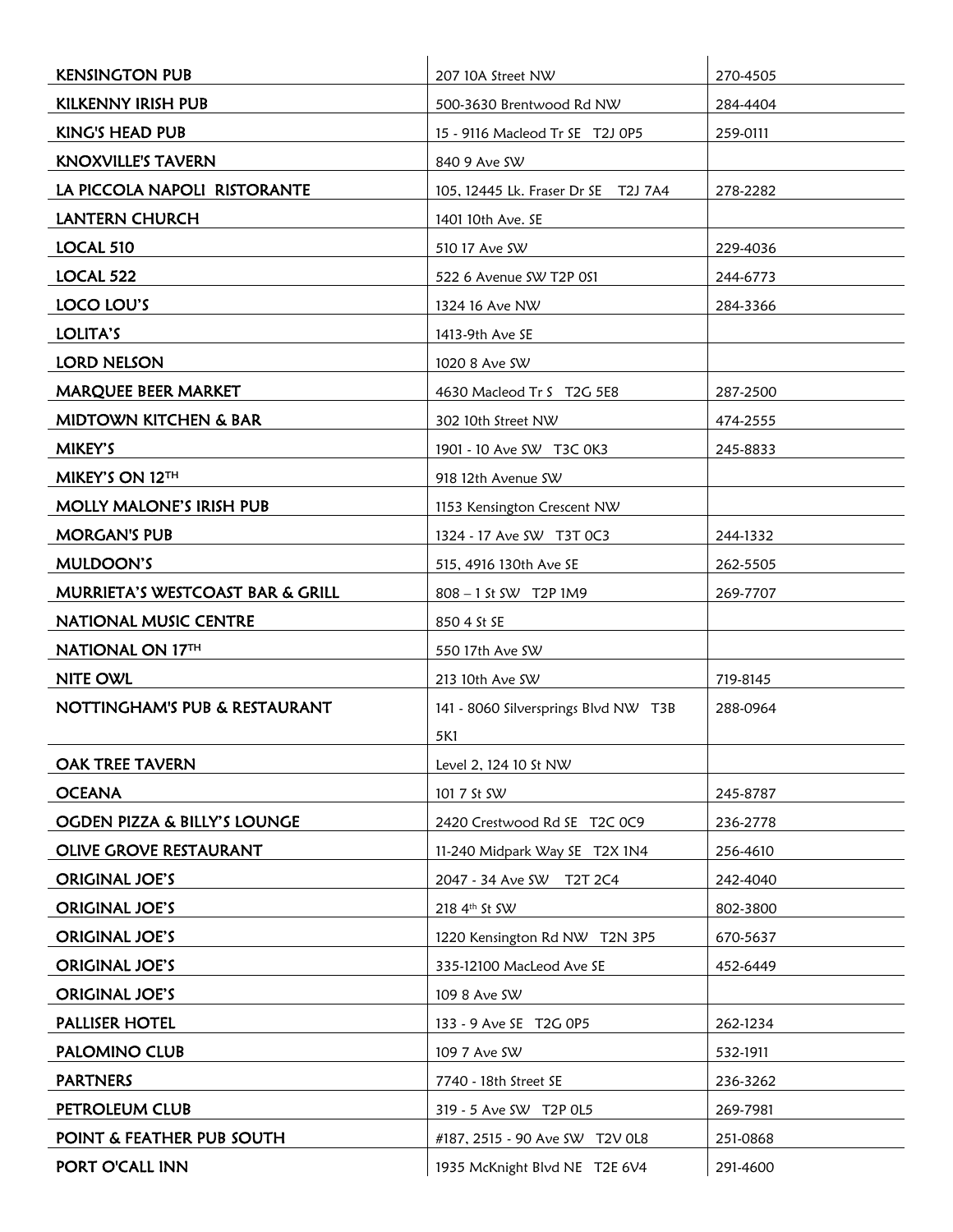| <b>PRLR LOUNGE</b>                  | 124 10 St NW                       |          |
|-------------------------------------|------------------------------------|----------|
| <b>QUALITY INN (SANDMAN)</b>        | 888 - 7 Ave SW T2P 3J3             | 237-8626 |
| RAMADA INN                          | 708 - 8 Ave SW T2P 1H2             | 263-7600 |
| RANCHMAN'S                          | 9311 Macleod Tr S T2J 0P6          | 253-1100 |
| <b>RAT &amp; PARROT</b>             | 3133 380 Canyon Meadows Dr SW      | 225-2728 |
| <b>RCL #1</b>                       | 116 7 Ave SE                       | 279-3636 |
| <b>REGAL BEAGLE</b>                 | 410 14 St NW                       | 283-6678 |
| <b>RICHMOND</b>                     | 3919 Richmond Rd SW T2E 4P2        | 217-7744 |
| <b>RIVERBEND STATION</b>            | 40 Riverglen Dr SE T2C 4L5         | 720-5577 |
| <b>RIVERSTONE PUB</b>               | 713 Northmount Dr NW T2K 3K1       | 509-1560 |
| ROSE & CROWN RESTAURANT             | 1503 - 4 St SW T2R 0Y3             | 244-7757 |
| <b>SCHOONER'S PUB</b>               | 6416 Old Banff Coach Rd SW T3H 2H3 | 240-2424 |
| SHERATON CAVALIER HOTEL             | 2620 - 32 Ave NE T1Y 6B8           | 250-6328 |
| SHILELAGH'S                         | 323 1851 Sirocco Dr SW             | 255-4747 |
| <b>SHIP &amp; ANCHOR PUB</b>        | 534 - 17 Ave SW T2S 0B1            | 245-3333 |
| <b>SHOTZ BAR &amp; GRILL</b>        | 120, 3350 - 34 St NE T1Y 6J6       | 250-5300 |
| SHUCKALUCK'S                        | 11 11440 Braeside Dr SW            | 251-6619 |
| SIDELINE GRILL & SPORTS LOUNGE      | 4036 26 St SE                      | 235-9931 |
| SIMONE'S BISTRO                     | 636 10 Ave SW                      | 263-6661 |
| SOUTHERN ALBERTA JUBILEE AUDITORIUM | 1415 14 Ave NW                     | 297-8000 |
| STATION 52                          | 1806 52 St SE                      | 273-5224 |
| <b>STAVROS - RANCHLANDS</b>         | 7750 Ranchview Dr NW               | 239-5531 |
| <b>STETSON VILLAGE INN</b>          | 10002 Macleod Tr SE T2J 3K9        | 271-3210 |
| <b>STOCKYARDS SALOON</b>            | 24 - 7400 Macleod Tr SE T2H 0L9    | 255-4646 |
| STOLO'S PIZZA & STEAK HOUSE         | 20, 6219 Centre St NW T2K 4Y5      | 295-0685 |
| <b>SUNSET &amp; VINE</b>            | 1004, 2220 - 68 St NE T1Y 6Y7      | 280-2518 |
| SYMON'S VALLEY BBQ RANCH            | RR 4, Calgary T2M 4L4              | 274-4574 |
| THE BLIND MONK                      | 918 12 Ave SW                      | 265-6200 |
| THE BLUES CAN                       | 1429 9 Ave SE                      | 262-2666 |
| THE CAVE BACK DOOR ENTRANCE         | 720 16 Ave NW                      |          |
| THE GATEWAY                         | 1301 16 Ave NW                     | 284-8760 |
| THE NASH                            | 925 11 St SE                       | 984-3365 |
| THE SMITH                           | 13200 MacLeod Trail SE             | 454-7684 |
| THE TROP                            | 1501 34 Ave SW                     | 457-6227 |
| <b>TIPSY PIG</b>                    | #405 - 8120 Beddington Blvd NW     | 295-7744 |
| TOAD'N'TURTLE                       | 2475 27 Ave NE                     | 717-0670 |
| TOPS PIZZA AND STEAKHOUSE SOUTH     | 9919 Fairmount Dr. SE              | 278-1511 |
| <b>TOWN &amp; COUNTRY HOTEL</b>     | 1825 - 50 St SE T2B 1M6            | 272-9881 |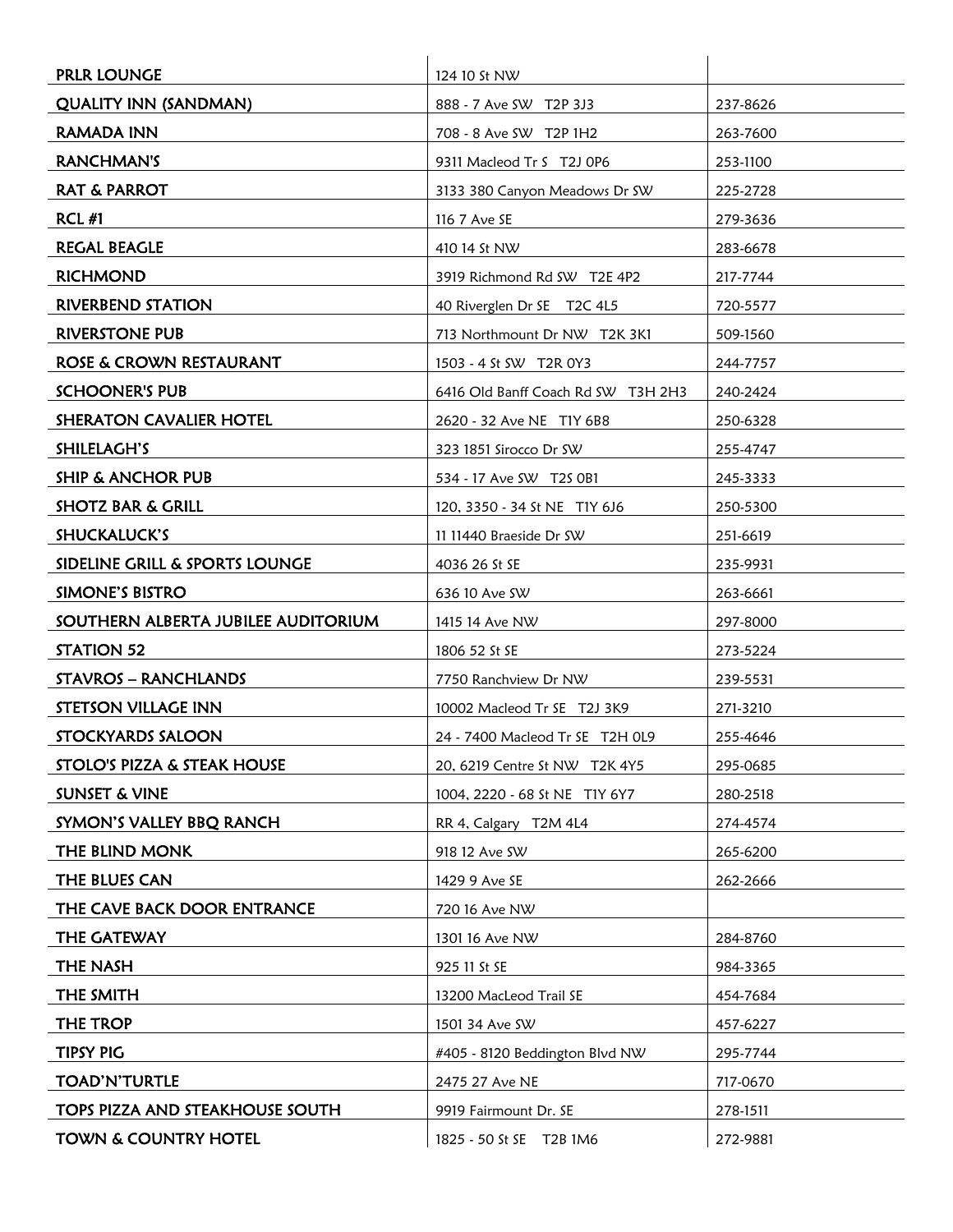| <b>TUBBY DOG</b>                           | 1022 17th Avenue SW                  | 244-0694 |
|--------------------------------------------|--------------------------------------|----------|
| U OF C - ROZSA CENTRE, UNIVERSITY THEATRE, | 2500 University Drive NW             | 220-5110 |
| THE DEN, MAC HALL & MAC HALL BALLROOM      |                                      |          |
| <b>VERN'S</b>                              | 622 8 Ave SW                         | 237-8376 |
| <b>VINTAGE CHOPHOUSE</b>                   | 322 11th Ave SW                      |          |
| WATCHMAN'S PUB & EATERY                    | 1109 - 17 Ave SW T2T 0B5             | 245-8888 |
| WESTIN HOTEL                               | 320 - 4 Ave SW T2P 2S6               | 266-1611 |
| WILDHORSE SALOON                           | 500-500 6th Ave SW                   |          |
| WINE-OHS                                   | 811 - 1 St SW T2P 7N2                | 263-1650 |
| <b>WOODY'S TAPHOUSE</b>                    | 164 - 55 Castleridge Blvd NE T3J 3J8 | 280-6560 |
| <b>WOODY'S TAPHOUSE</b>                    | 1919 Southland Dr SW                 | 255-8000 |
| WOODY'S TAPHOUSE                           | 4307 130 Ave SE                      | 257-1666 |
| <b>WOODY'S TAPHOUSE</b>                    | 500 Country Hills Blvd NE            | 226-2666 |
| <b>WURST</b>                               | 2437 4 St SW                         |          |
|                                            |                                      |          |

## Out of Town

| <b>AUDITORIUM HOTEL</b>            | 2011 - 20th Ave, Nanton, Alberta        | 646-2746         |
|------------------------------------|-----------------------------------------|------------------|
| <b>BAMBINO'S NEIGHBOURHOOD PUB</b> | #6, 2145 Summerfield Blvd SE            | 945-9755         |
| <b>BANFF SPRINGS HOTEL</b>         | PO Box 960, BANFF TOL OCO               | 265-4500         |
| <b>BERT CHURCH</b>                 | 1000 E Lake Blvd, Airdrie               | 948-8824         |
| <b>BLACK DIAMOND HOTEL</b>         | <b>Black Diamond</b>                    | 933-4656         |
| <b>CANMORE HOTEL</b>               | 738 8 St                                | 678-5181         |
| <b>CARLSON'S ON MACLEOD</b>        | 129 3 Rd Ave SW, High River             | 601-8774         |
| <b>CHATEAU LAKE LOUISE</b>         | 111 Lk Louise Dr, Lake Louise TOL 1EO   | 264-6780         |
| <b>CHESTERMERE LANDING</b>         | 109 East Chestermere Drive              | 248-4343         |
| DELTA LODGE AT KANANASKIS          | Box 249, Kananaskis Village TOL 2H0     | 591-7711         |
| <b>OUR FLAMES</b>                  | 216 Edmonton Tr N, Airdrie              | 948-9335         |
| POWDERHORN SALOON (BRAGG CREEK)    | <b>Bragg Creek Shopping Centre</b>      | 949-3946         |
| <b>QUINCY MARIE'S</b>              | 6 -2145 Summerfield Blvd Airdrie        | 945-0204         |
| <b>RIVER ROADHOUSE</b>             | 420 Centre St N High River              | 652-1555         |
| <b>ROSE'N CROWN (BANFF)</b>        | 202 Banff Ave, Banff                    | 762-2121         |
| <b>ST. JAMES GATE</b>              | 207 Wolf Street, Banff                  | 762-9355         |
| <b>STRATHMORE HOTEL</b>            | $135 - 3$ <sup>rd</sup> Ave, Strathmore | 934-3155         |
| <b>TEXAS GATE</b>                  | 113 Railway St, Cochrane                | 932-6666         |
| THE VENUE BAR & GRILL              | 79 East Railway Street, Cochrane        | 587-362-<br>4283 |